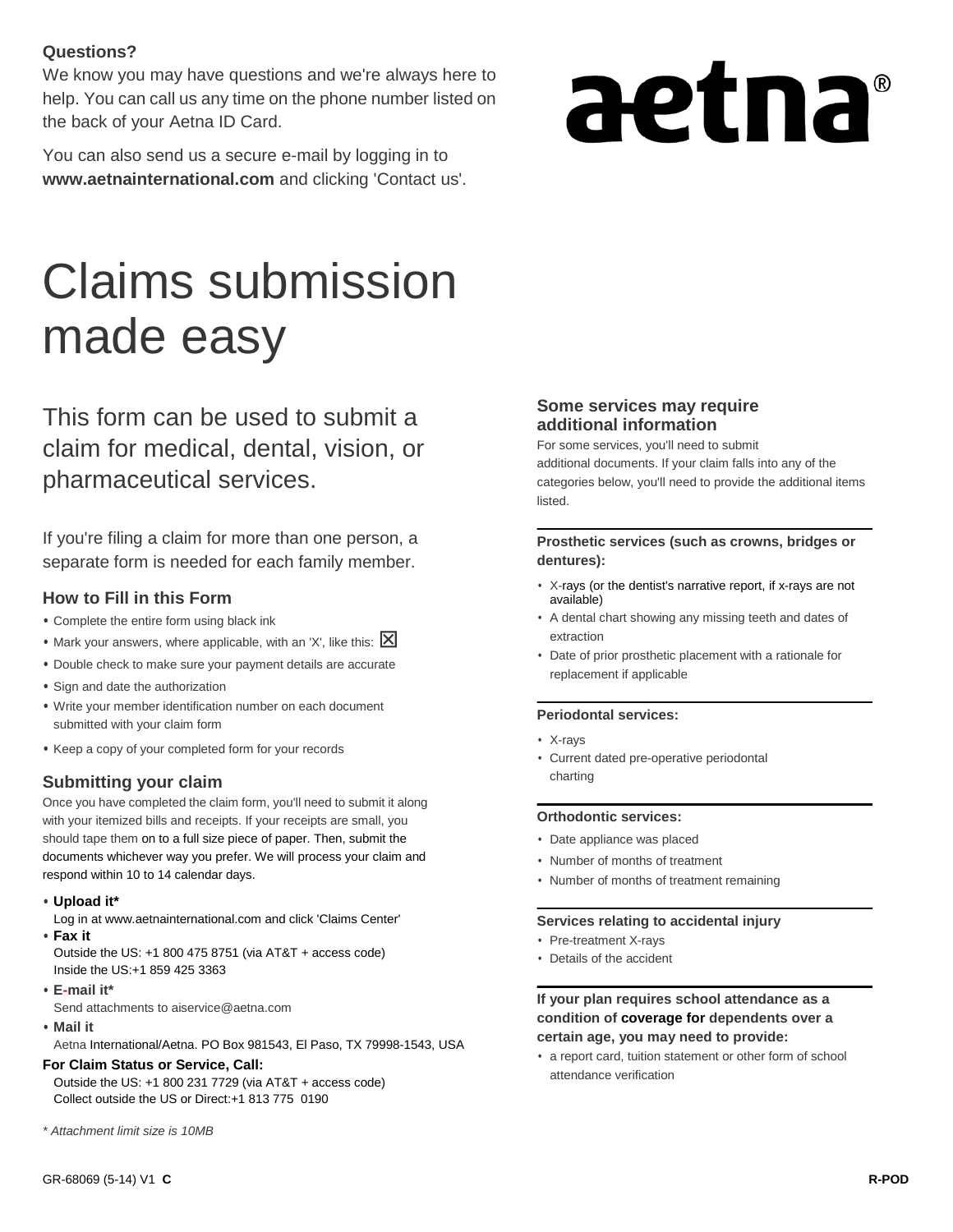| <b>1</b> Personal details                                            | 2 Reimbursement details                                                                                                                                                                                                                   |
|----------------------------------------------------------------------|-------------------------------------------------------------------------------------------------------------------------------------------------------------------------------------------------------------------------------------------|
| About the member (subscriber)                                        | Where would you like reimbursement to be sent?                                                                                                                                                                                            |
| Name (as shown on your Aetna ID card - including full First name)    | $\Box$ To the member (subscriber)<br>$\Box$ To the provider                                                                                                                                                                               |
| First name(s):                                                       | What payment details should we use to reimburse you?                                                                                                                                                                                      |
| Last name/Surname:                                                   | Use the Recurring Reimbursement Election (RRE) information<br>currently on file                                                                                                                                                           |
| Aetna ID number (as shown on your Aetna ID card)                     | Use the information provided in the Payment Details section below<br>to establish an RRE, or update your current RRE<br>Use the information provided in the Payment Details section below<br>only for expenses related to this form       |
| Date of birth<br>Gender<br>Y<br>Υ<br>D<br>D<br>M<br>  Male<br>Female | How should we process your reimbursement?<br>By bank funds transfer from Aetna to the bank account given below.                                                                                                                           |
| Contact details                                                      | This is the easiest way of reimbursement.<br>By check                                                                                                                                                                                     |
| Telephone number (include Area &/or Country Code):                   | What currency would you like to be reimbursed with, i.e. GBP?                                                                                                                                                                             |
| E-mail address:                                                      | If the currency chosen is not available for the reimbursement method<br>selected above, we will default to a US Dollar (\$) wire, if bank details<br>are available, or a US Dollar (\$) check payable to the party to which               |
| Address                                                              | payment is sent, if no bank details exist.                                                                                                                                                                                                |
| <b>Street Address:</b>                                               | Country:                                                                                                                                                                                                                                  |
|                                                                      | Currency:                                                                                                                                                                                                                                 |
| City:                                                                | <b>Payment details</b>                                                                                                                                                                                                                    |
| State/province:                                                      | If you have chosen to receive your benefits by bank transfer, please<br>complete the details below.                                                                                                                                       |
| Country:                                                             | We will transfer funds to your bank at no cost to you, but we encourage                                                                                                                                                                   |
| Postal/ZIP code:                                                     | you to please check with your bank to determine whether your bank<br>may charge you any additional fees for receiving Funds Transfers.                                                                                                    |
| About the employer<br>Name                                           | Bank Account number                                                                                                                                                                                                                       |
| Group number                                                         | Bank Identification Code/Routing number or Alternative ID / Code                                                                                                                                                                          |
|                                                                      | S.W.I.F.T./BIC Code (wire only) □ CHIPS UID □ Federal ABA                                                                                                                                                                                 |
| <b>About the patient</b>                                             | Bank Sort ID □ IBAN*<br>$\Box$ Other**                                                                                                                                                                                                    |
| Name<br>First name(s):                                               | (* Please check with your bank to confirm any IBAN requirements, which, in                                                                                                                                                                |
| Last name/Surname:                                                   | certain countries, are mandatory and must be supplied for bank funds transfer<br>claim payment transactions, such as in the United Arab Emirates (UAE).<br>** Use Other entry field to describe reported Alternative IDs or Codes such as |
| Date of birth<br>Gender                                              | Bank Code/Branch, RUT#, IFSC Code, KBA#                                                                                                                                                                                                   |
| Υ<br>M<br>D<br>D<br>  Male<br>Female                                 | <b>Bank details</b>                                                                                                                                                                                                                       |
| Relationship to member                                               | Bank name:                                                                                                                                                                                                                                |
| Self Spouse Child<br>$\Box$ Other:                                   | Street address:                                                                                                                                                                                                                           |
|                                                                      | City:                                                                                                                                                                                                                                     |
|                                                                      | State/province:                                                                                                                                                                                                                           |
|                                                                      | Country:                                                                                                                                                                                                                                  |
|                                                                      | Postal/ZIP code:                                                                                                                                                                                                                          |
|                                                                      | Telephone number (include Area &/or Country Code):                                                                                                                                                                                        |
|                                                                      |                                                                                                                                                                                                                                           |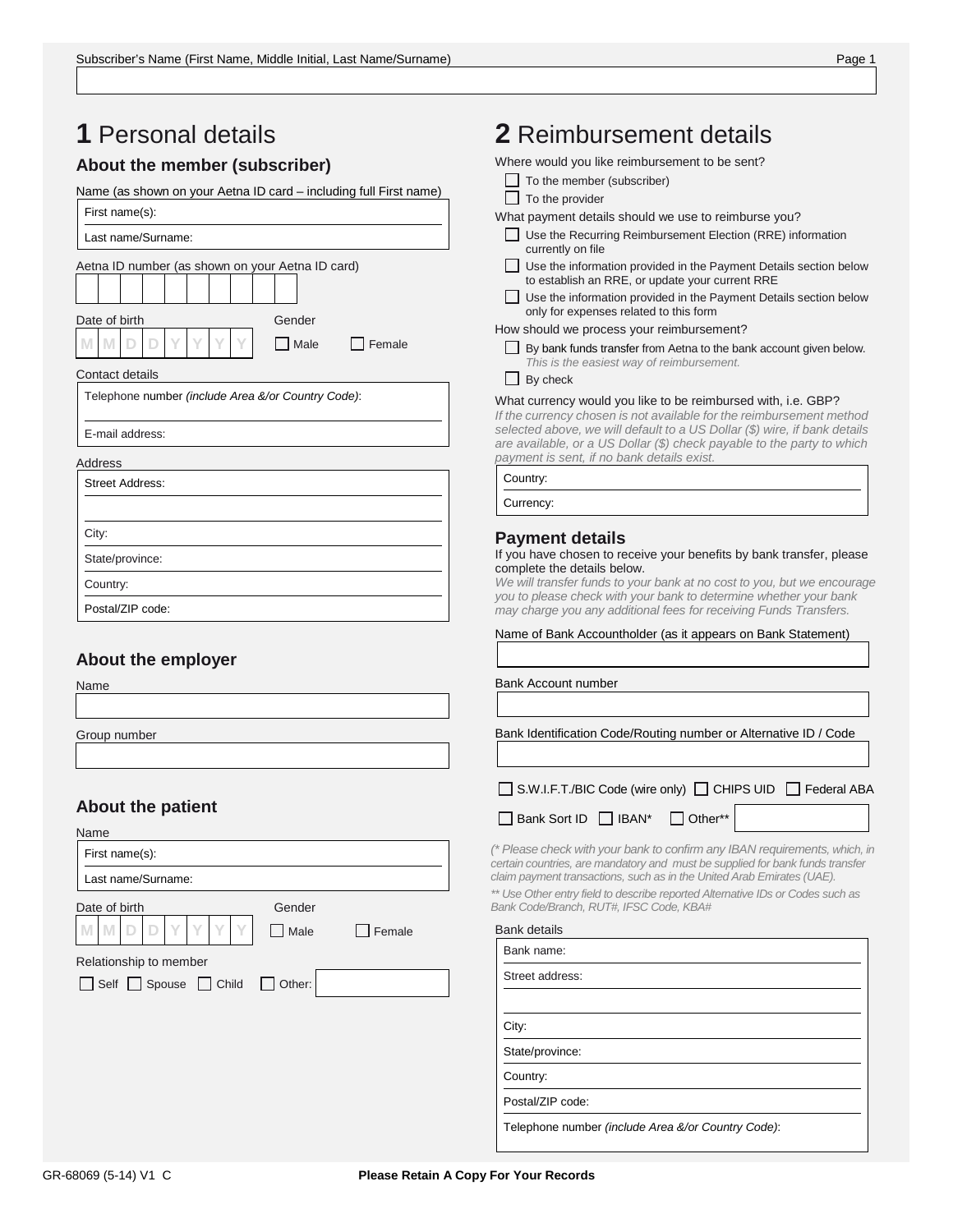| <b>3</b> Claim details                                                                                                                                                                                                                                                                                                                                                        |                                                                                               |
|-------------------------------------------------------------------------------------------------------------------------------------------------------------------------------------------------------------------------------------------------------------------------------------------------------------------------------------------------------------------------------|-----------------------------------------------------------------------------------------------|
| What type of service(s) are you filing a claim for? Refer to your plan documents to verify the coverage(s) that are available through your Plan.                                                                                                                                                                                                                              |                                                                                               |
| $\Box$ Medical<br>Pharmacy<br>$\Box$ Dental - please attach form GC-14423<br>(Identify the related tooth number for all dental procedures)                                                                                                                                                                                                                                    | $\Box$ Vision                                                                                 |
| Respond "Yes" or "No"<br>The claim is related to a work related accident or condition.<br>$\Box$ Yes<br>$\Box$ Yes<br>The claim is related to an accidental injury.<br>If you're submitting a claim for a work-related accident or condition, or an accidental injury, please give the details:<br>Date of accident<br>Time<br>M<br>M.<br>D<br>Ð<br>M<br>M<br>$\Box$ AM<br>Н. | No<br>$\Box$ No<br>$\Box$ PM                                                                  |
| How and where did the accident occur?                                                                                                                                                                                                                                                                                                                                         |                                                                                               |
|                                                                                                                                                                                                                                                                                                                                                                               |                                                                                               |
|                                                                                                                                                                                                                                                                                                                                                                               |                                                                                               |
| <b>Please note:</b><br>Use the space below to summarize each instance of treatment you're filing a claim for. If you need to submit a claim for more than<br>two instances, please also complete Page 3 and return it along with this form.<br>Check here if only the Treatment Summaries below are included for this claim submission.                                       |                                                                                               |
| <b>Treatment summary</b>                                                                                                                                                                                                                                                                                                                                                      | <b>Treatment summary</b>                                                                      |
| Total charge (with currency)<br><b>Treatment date</b>                                                                                                                                                                                                                                                                                                                         | Total charge (with currency)<br><b>Treatment date</b>                                         |
| M<br>M<br>D<br>D                                                                                                                                                                                                                                                                                                                                                              | M<br>M<br>D<br>D                                                                              |
| Location of claim - Provider's name and address                                                                                                                                                                                                                                                                                                                               | Location of claim - Provider's name and address                                               |
|                                                                                                                                                                                                                                                                                                                                                                               |                                                                                               |
|                                                                                                                                                                                                                                                                                                                                                                               |                                                                                               |
|                                                                                                                                                                                                                                                                                                                                                                               |                                                                                               |
| City:                                                                                                                                                                                                                                                                                                                                                                         | City:                                                                                         |
| State/province:                                                                                                                                                                                                                                                                                                                                                               | State/province:                                                                               |
| Country:                                                                                                                                                                                                                                                                                                                                                                      | Country:                                                                                      |
| Postal/ZIP code:                                                                                                                                                                                                                                                                                                                                                              | Postal/ZIP code:                                                                              |
| Description of service<br>i.e. type of treatment, name of medication/device                                                                                                                                                                                                                                                                                                   | Description of service<br>i.e. type of treatment, name of medication/device                   |
|                                                                                                                                                                                                                                                                                                                                                                               |                                                                                               |
|                                                                                                                                                                                                                                                                                                                                                                               |                                                                                               |
|                                                                                                                                                                                                                                                                                                                                                                               |                                                                                               |
| Reason for visit                                                                                                                                                                                                                                                                                                                                                              | Reason for visit                                                                              |
|                                                                                                                                                                                                                                                                                                                                                                               |                                                                                               |
|                                                                                                                                                                                                                                                                                                                                                                               |                                                                                               |
|                                                                                                                                                                                                                                                                                                                                                                               |                                                                                               |
| Type of patient                                                                                                                                                                                                                                                                                                                                                               | Type of patient                                                                               |
| $\Box$ Inpatient<br>Outpatient                                                                                                                                                                                                                                                                                                                                                | $\Box$ Inpatient<br>$\Box$ Outpatient                                                         |
| If in patient<br>What was the admit date?<br>And the discharge date?<br>M<br>M<br>M                                                                                                                                                                                                                                                                                           | If in patient<br>What was the admit date?<br>And the discharge date?<br>M<br>M<br>M<br>M<br>D |

 $\mathbf{I}$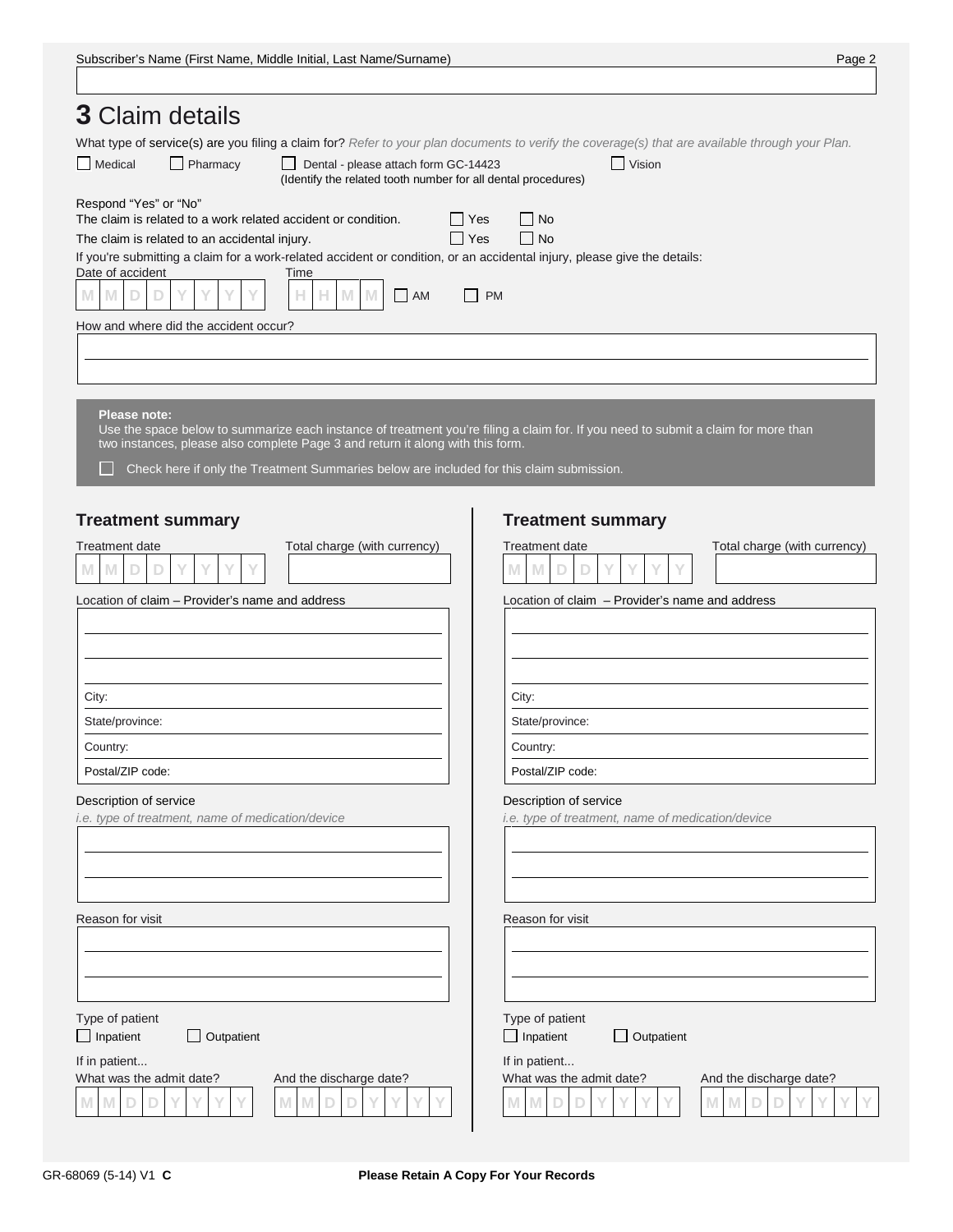#### **Please note:**

Use the space below to summarize each instance of treatment you're filing a claim for. If you need to submit a claim for more than the two additional instances (below), please copy this page before you go any further and return any additional sheets along with this form. Please renumber the Page Numbers of the additional copies beginning with Page 5.

#### **Treatment summary**

|  | Treatment date |  |  |  |
|--|----------------|--|--|--|
|  |                |  |  |  |

Total charge (with currency)

Location of claim – Provider's name and address

#### City:

State/province:

Country:

Postal/ZIP code:

#### Description of service

*i.e. type of treatment, name of medication/device* 

#### Reason for visit

Type of patient

□ Inpatient □ Outpatient

If in patient...





#### **Treatment summary**



#### Location of claim – Provider's name and address

City:

State/province:

Country:

Postal/ZIP code:

#### Description of service

*i.e. type of treatment, name of medication/device* 

Reason for visit

Type of patient

□ Inpatient □ Outpatient

#### If in patient...



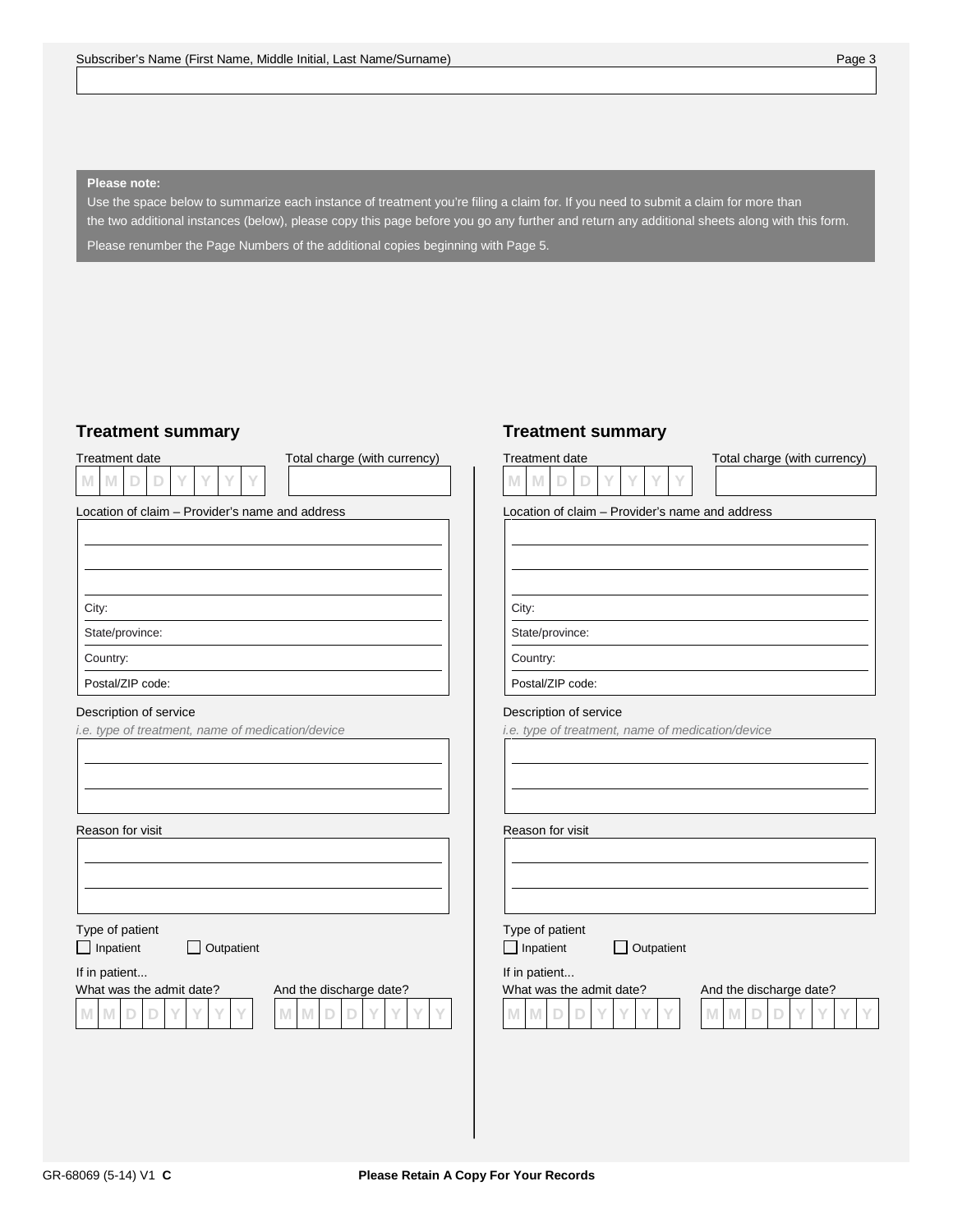### **4** Other existing health coverage

 Is anyone in your family covered by another health plan or scheme, Medicare, or any US Federal, US State, National or Social government plan?

| $\Box$ No $\rightarrow$ go straight to 5 (Authorization) |  |
|----------------------------------------------------------|--|
|----------------------------------------------------------|--|

Yes - please continue with this section

Name of insurance company or type of insurance

| Name of family member                            |        |                           |
|--------------------------------------------------|--------|---------------------------|
| First name(s):                                   |        |                           |
| Last name/Surname:                               |        |                           |
| Date of birth                                    | Gender |                           |
| MDDYYYY                                          |        | $\Box$ Male $\Box$ Female |
| Relationship to member                           |        |                           |
| $\Box$ Spouse $\Box$ Child $\Box$ Other:<br>Self |        |                           |

## **5** Authorization

#### **For all electronic deposits**

I hereby authorize Aetna Life & Casualty (Bermuda) Ltd., Aetna Life Insurance Company, and any of their affiliated companies ("Aetna") and/or their dedicated Agents to make payments of any benefits payable to me and/or my dependents, by crediting such payments to my account at the bank or financial institution named on this form. I agree to notify Aetna in writing of any changes relating to the information provided on this form or withdrawal of this authorization. I agree that if, for any reason, unearned benefit payments are deposited into my account, I will immediately repay the full amount of any such payments. I further agree that if I do not immediately repay such payments, I will personally be liable for all costs of collection (including reasonable attorney's fees and the maximum interest permitted by law).

#### **Medical, pharmacy, dental and vision authorization**

#### **Must be signed and dated.**

I authorize all physicians, other health professionals, pharmacies/ pharmacists, hospitals and health care institutions to provide Aetna and any independent parties acting on Aetna's behalf or with whom Aetna has contracted, information concerning health care, advice, treatment or supplies provided to the Patient (including that related to mental illness and/or AIDS/ARC/HIV). This information will be used for the purposes of evaluating and administering claims. Aetna may provide the employer named on this form with any benefit calculation used in the payment of this claim for the purpose of reviewing the experience and operation of the policy/contract. This authorization is valid for the term of the policy or contract under which a claim is submitted. I know I have a right to receive a copy of this authorization upon request and agree that a copy of this authorization is as valid as the original. Warning: it is a crime to provide false or misleading information to an insurer for the purpose of defrauding the insurer or any other person. Penalties include imprisonment and/or fines. In addition, an insurer may deny insurance benefits if false information materially related to the claim was provided by the applicant.

*You may elect to use an electronic form of signature on this claim form confirming your verification and declaration to the details given above. For the avoidance of doubt such electronic signature will be valid and binding as if you had provided your original signature. We may rely on such electronic signature as a binding verification and declaration confirming that the information above is accurate and not misleading in all respects.*

Patient or Authorized Person's signature

| Date Signed |  |  |  |  |
|-------------|--|--|--|--|
|             |  |  |  |  |

Aetna companies cannot pay for health care services provided in a country under sanction by the United States unless permitted under a written Office of Foreign Asset Control (OFAC) license. Learn more on the US Treasury's website at: **[www.treasury.gov/resource-center/sanctions](http://www.treasury.gov/resource-center/sanctions)**

Coverage underwritten by Aetna Life Insurance Company and/or Aetna Life & Casualty (Bermuda) Ltd.